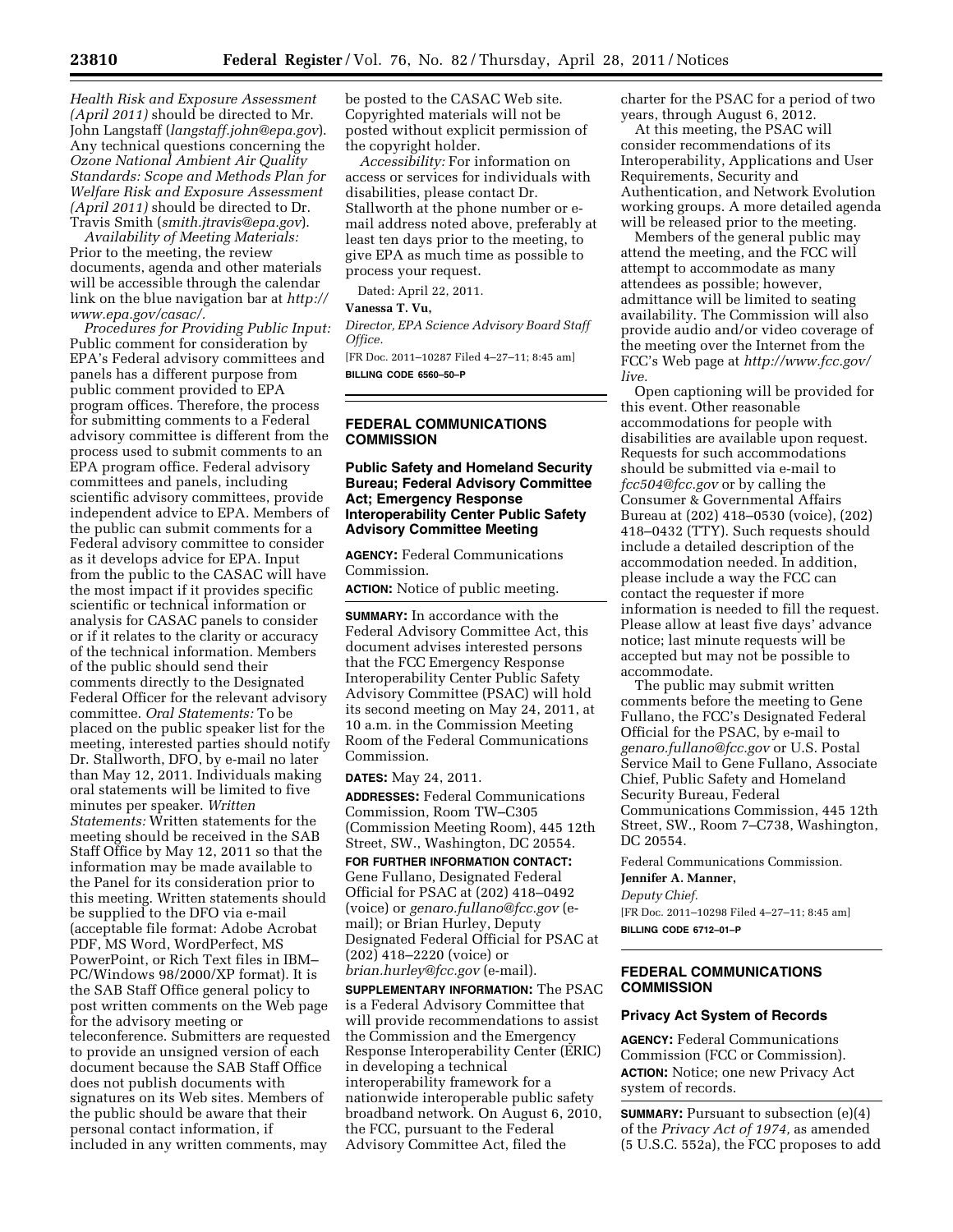a new system of records, FCC/OLA–1, ''Legislative Management Tracking System (LMTS).'' The FCC's Office of Legislative Affairs (OLA) will use the information contained in FCC/OLA–1 to cover the personally identifiable information (PII) in the Commission's Legislative Management Tracking System (LMTS). OLA uses LMTS to store, track, and manage correspondence from the members of the U.S. House of Representatives and the U.S. Senate and the President of the United States and the Vice President of the United States. This correspondence may include attachments that could contain PII from individuals (members of the public at large) who contacted their Congressional Representative(s) and/or Senator(s) and/or the President and/or the Vice President concerning various telecommunications issues affecting them, *e.g.,* telephone and cable bills, *etc.*  In addition, FCC employees may be seeking Congressional assistance with their personal employment issues at the Commission, *e.g.,* hiring and promotion matters, *etc.* 

**DATES:** In accordance with 5 U.S.C. 552a(e)(4) and (e)(11) of the Privacy Act, as amended, any interested person may submit written comments concerning this new system of records on or before May 31, 2011. The Administrator, Office of Information and Regulatory Affairs (OIRA), Office of Management and Budget (OMB), which has oversight responsibility under the Privacy Act to review the system of records, and Congress may submit comments on or before June 7, 2011. The proposed new system of records will become effective on June 7, 2011 unless the FCC receives comments that require a contrary determination. The Commission will publish a document in the **Federal Register** notifying the public if any changes are necessary. As required by 5 U.S.C. 552a(r) of the Privacy Act, the FCC is submitting reports on this proposed new system to OMB and Congress.

**ADDRESSES:** Address comments to Leslie F. Smith, Privacy Analyst, Performance Evaluation and Records Management (PERM), Room 1–C216, Federal Communications Commission (FCC), 445 12th Street, SW., Washington, DC 20554, or via the Internet at *Leslie.Smith@fcc.gov.* 

# **FOR FURTHER INFORMATION CONTACT:**

Contact Leslie F. Smith, Performance Evaluation and Records Management (PERM), Room 1–C216, Federal Communications Commission (FCC), 445 12th Street, SW., Washington, DC 20554, (202) 418–0217, or via the Internet at *Leslie.Smith@fcc.gov.* 

**SUPPLEMENTARY INFORMATION:** As required by the Privacy Act of 1974, as amended, 5 U.S.C. 552a(e)(4) and (e)(11), this document sets forth notice of the proposed new system of records maintained by the FCC. This notice is a summary of the more detailed information about the proposed new system of records, which may be viewed at the location given above in the **ADDRESSES** section. The purpose for adding this new system of records, FCC/ OLA–1, ''Legislative Management Tracking System (LMTS)," is to cover the personally identifiable information (PII) in the Commission's Legislative Management Tracking System (LMTS). OLA uses LMTS to store, track, and manage correspondence from members of the U.S. House of Representatives and the U.S. Senate and the President of the United States and the Vice President of the United States. This correspondence may include attachments that could contain personally identifiable information (PII) from individuals (members of the public at large) who contacted their Congressional Representative(s) and/or Senator(s) and/ or the President and/or the Vice President concerning various telecommunications issues affecting them, *e.g.,* telephone and cable bills, *etc.*  In addition, FCC employees may be seeking Congressional assistance with their personal employment issues at the Commission, *e.g.,* hiring and promotion matters, *etc.* 

This notice meets the requirement documenting the proposed new system of records that is to be added to the systems of records that the FCC maintains, and provides the public, OMB, and Congress with an opportunity to comment.

#### **FCC/OLA–1**

# **SYSTEM NAME: LEGISLATIVE MANAGEMENT TRACKING SYSTEM (LMTS).**

# **SECURITY CLASSIFICATION:**

The FCC's Security Operations Center (SOC) has not assigned a security classification to this system of records.

#### **SYSTEM LOCATION:**

Office of Legislative Affairs (OLA), Federal Communications Commission (FCC), 445 12th Street, SW., Washington, DC 20554.

#### **CATEGORIES OF INDIVIDUALS COVERED BY THE SYSTEM:**

The categories of individuals in the Legislative Management Tracking System (LMTS) include members of the U.S. House of Representatives and the U.S. Senate, the President of the United States, the Vice President of the United

States, members of the public at large, and FCC employees.

#### **CATEGORIES OF RECORDS IN THE SYSTEM:**

The categories of records in the Legislative Management Tracking System (LMTS), including any attachments, may include:

1. Members of the public at large: individual's name, home address, home telephone number(s), personal cell phone number(s), account number(s) for telephone, cell phone, cable television, and satellite television services, and other, miscellaneous information that an individual may include in his/her Congressional (constituent) complaint(s) and/or consumer complaints, *etc.;* and

2. FCC employees: individual's name, home address, home telephone number(s), personal cell phone number(s), FCC employment records, and other miscellaneous, information that a Commission employee may include in a complaint to his/her Senator(s) and/or Congressional representative(s) and/or to the President and/or Vice President.

# **AUTHORITY FOR MAINTENANCE OF THE SYSTEM:**

5 U.S.C. 301; 44 U.S.C. 3101; and 47 U.S.C. 154(i), (j), and (k), and 47 U.S.C. 155(a).

#### **PURPOSE(S):**

OLA uses the Legislative Management Tracking System (LMTS) to store, track, and manage correspondence from the members of the U.S. House of Representatives and the U.S. Senate and the President of the United States and the Vice President of the United States. This correspondence may include attachments that could contain PII from individuals (members of the public at large) who contacted their Congressional Representative(s) and/or Senator(s) and/or the President and/or the Vice President concerning various telecommunications issues affecting them, *e.g.,* telephone and cable bills, *etc.*  In addition, FCC employees may be seeking Congressional assistance with their personal employment issues at the Commission, *e.g.,* hiring and promotion matters, *etc.* 

#### **ROUTINE USES OF RECORDS MAINTAINED IN THE SYSTEM, INCLUDING CATEGORIES OF USERS AND THE PURPOSES OF SUCH USES:**

Information about individuals in this system of records may routinely be disclosed under the following conditions:

1. Congressional Inquiries—When requested by a Congressional office in response to an inquiry that an individual made to the Congressional office for his/her own records or for the adjudication of consumer complaints,